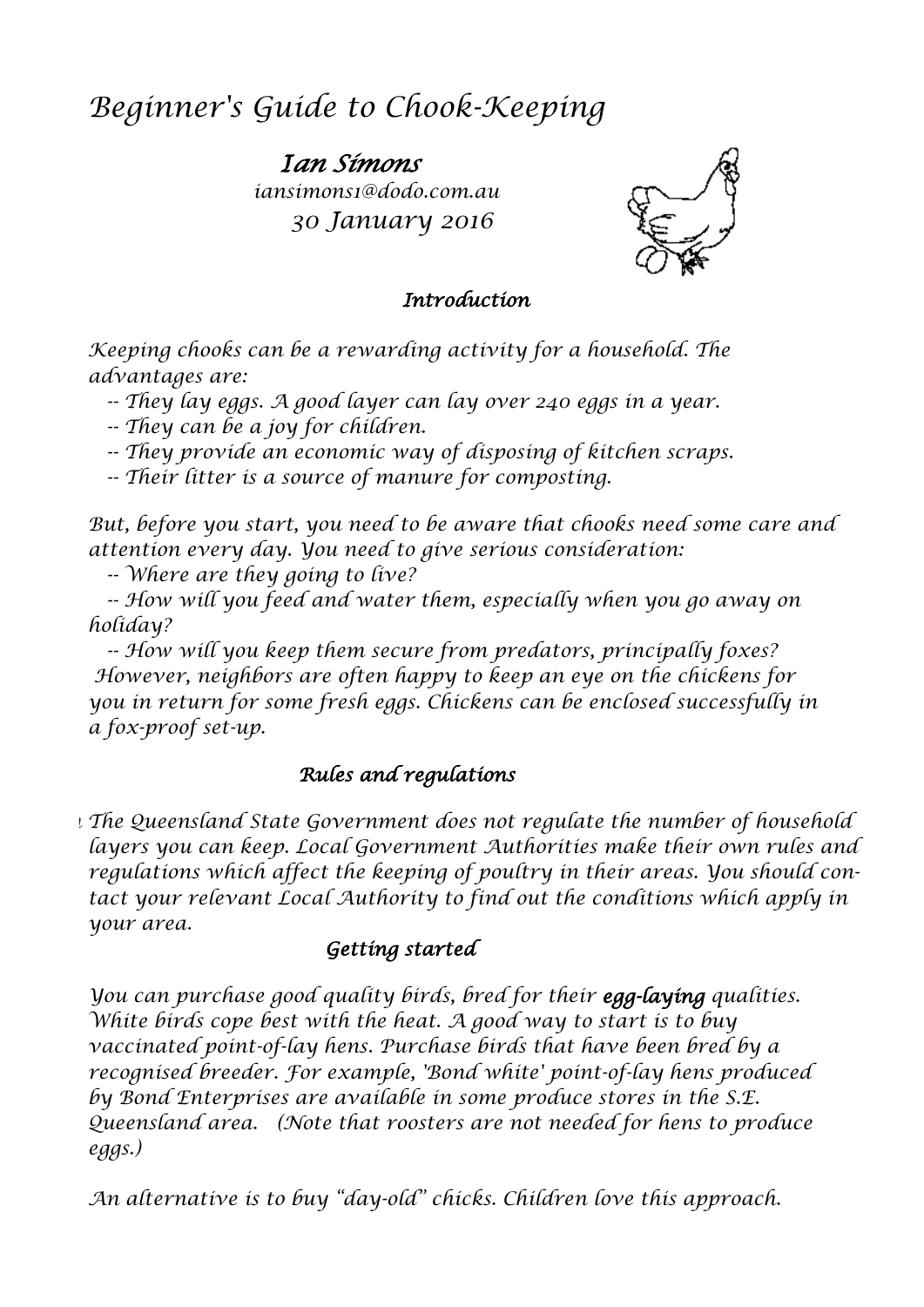*Ensure the chicks are from a reputable commercial hatchery. Most guides to chook-keeping include a section on pests and diseases. For example, The Barastoc Chook Book, 8 th edition, 2007 (available free from Ridley Sales and Support, 1300 666657 or from your local Barastoc feed stockist) has a useful section on the main pests and diseases.*

*If you ever had a pest like stickfast-flea, or a disease like Marek's disease, you would realize that the best way of handling pests and diseases is to avoid them in the first place. You have a golden opportunity when getting started to avoid most pests and diseases. Firstly buy healthy vaccinated stock, and thence make it your objective to maintain a productive and healthy flock. With proper management, the incidence of pests and diseases can be minimized.*

### *The Chook house/coop*

*A chook coop is probably the most expensive item you will need. A welldesigned and built coop will protect the birds from heat, cold and rain. Good ventilation is also important. You can build your own coop. A good design for 10 laying hens is given at the NSW DPI website: Primefact 603 November 2007 --*

*[http://www.dpi.nsw.gov.au/\\_\\_data/assets/pdf\\_file/0003/195402/small](http://www.dpi.nsw.gov.au/__data/assets/pdf_file/0003/195402/small-scale-poultry-housing-layers.pdf)[scale-poultry-housing-layers.pdf](http://www.dpi.nsw.gov.au/__data/assets/pdf_file/0003/195402/small-scale-poultry-housing-layers.pdf)*



**Cross section**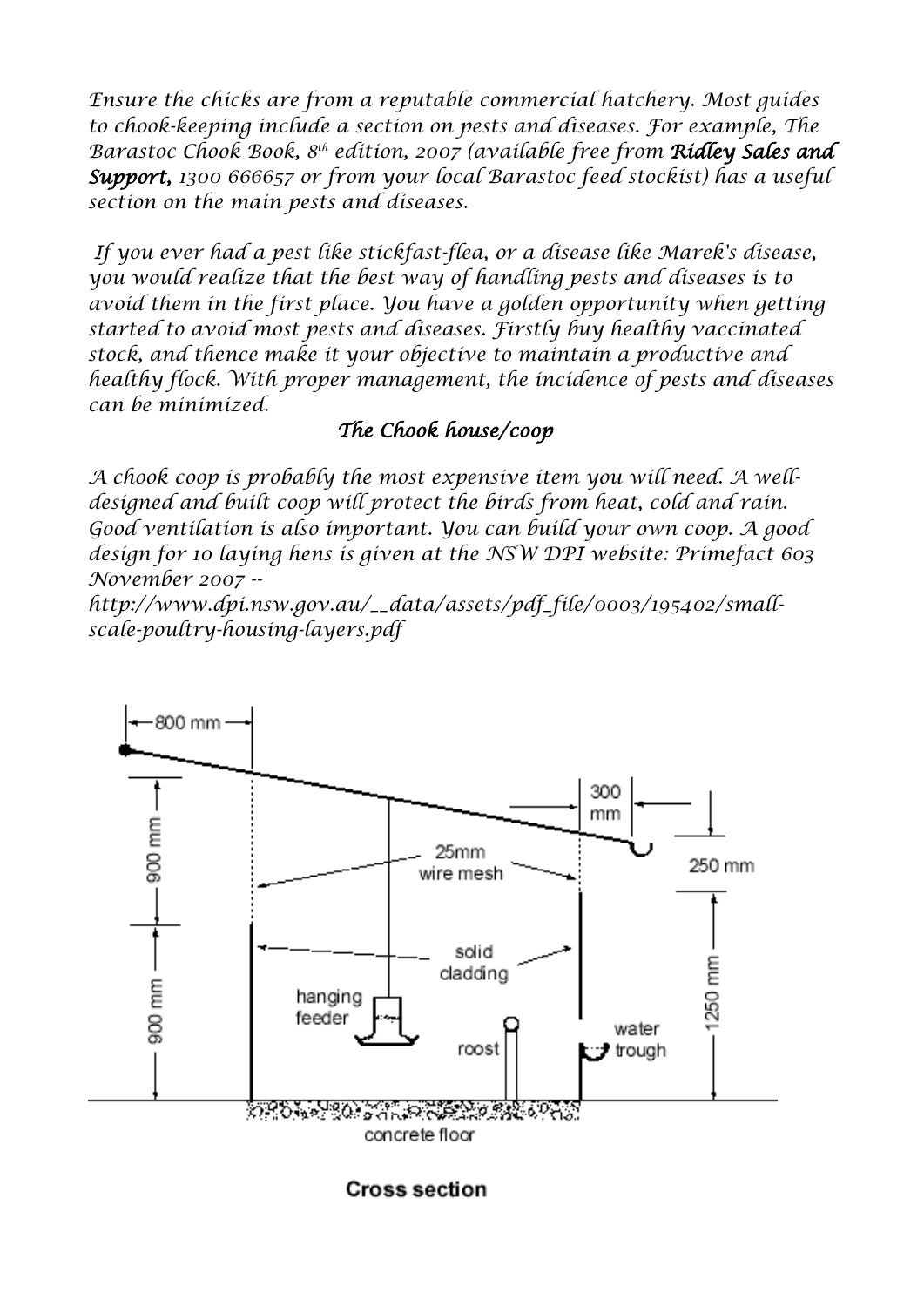*This design of poultry house has the advantages:*

- *-- It is vermin-proof. It excludes foxes, rats, mice and sparrows.*
- *-- It allows for the floor to have a deep-litter system.*

*Alternatively, you can buy ready-made coops. There is a big range. If you do an internet search "chicken coops for sale", limiting the search to "pages from Australia", you get over 11,000 hits.*

*Also, you can look at the latest issue of Australasian Poultry to get ideas.*

*I bought a zincalume garden shed kit and suitably modified it.* 

*Perches should be made from 75mm × 50mm smooth timber. One of the 50mm edges faces upwards, and is rounded at the corners to make it comfortable for the chooks' feet. Perches should be fixed 500 mm above the floor.*

*Nest boxes should be as dark as possible. Simply use redundant lawnmower catchers, or the boxes can easily be made from cut-down 20l liquid containers. Screw the boxes onto a firm frame of some description. I bought my two frames from op shops: an industrial trolley, and a retail display unit. Nest material can be strip-shredded paper.* 

## *Deep-litter system*

*Deep-litter is an excellent labor-saving system. It provides ideal conditions for poultry when properly managed. A 150 mm layer of wood shavings is placed on the floor of the shed. (Do not use treated pine shavings. Chromium bromide, used to protect the pine can poison birds.)*

*Keep the litter at 150 mm by topping-up with fresh material when necessary. You can do this topping-up by sprinkling confetti-shredded paper. Over time, the scratching birds and their droppings cause the litter to break down into a compost-like material.*

*The litter must remain dry at all times. Any that becomes wet or caked must be removed. The old litter should be cleaned out at the end of each year. It makes an excellent garden fertilizer after composting.*

## *The Chook run.*

*Healthy, happy chickens need a chook run – a fenced area surrounding the chook coop. It is a good idea to have a large run. This gives you the opportunity to grow perennial plants in the run. Properly selected plants*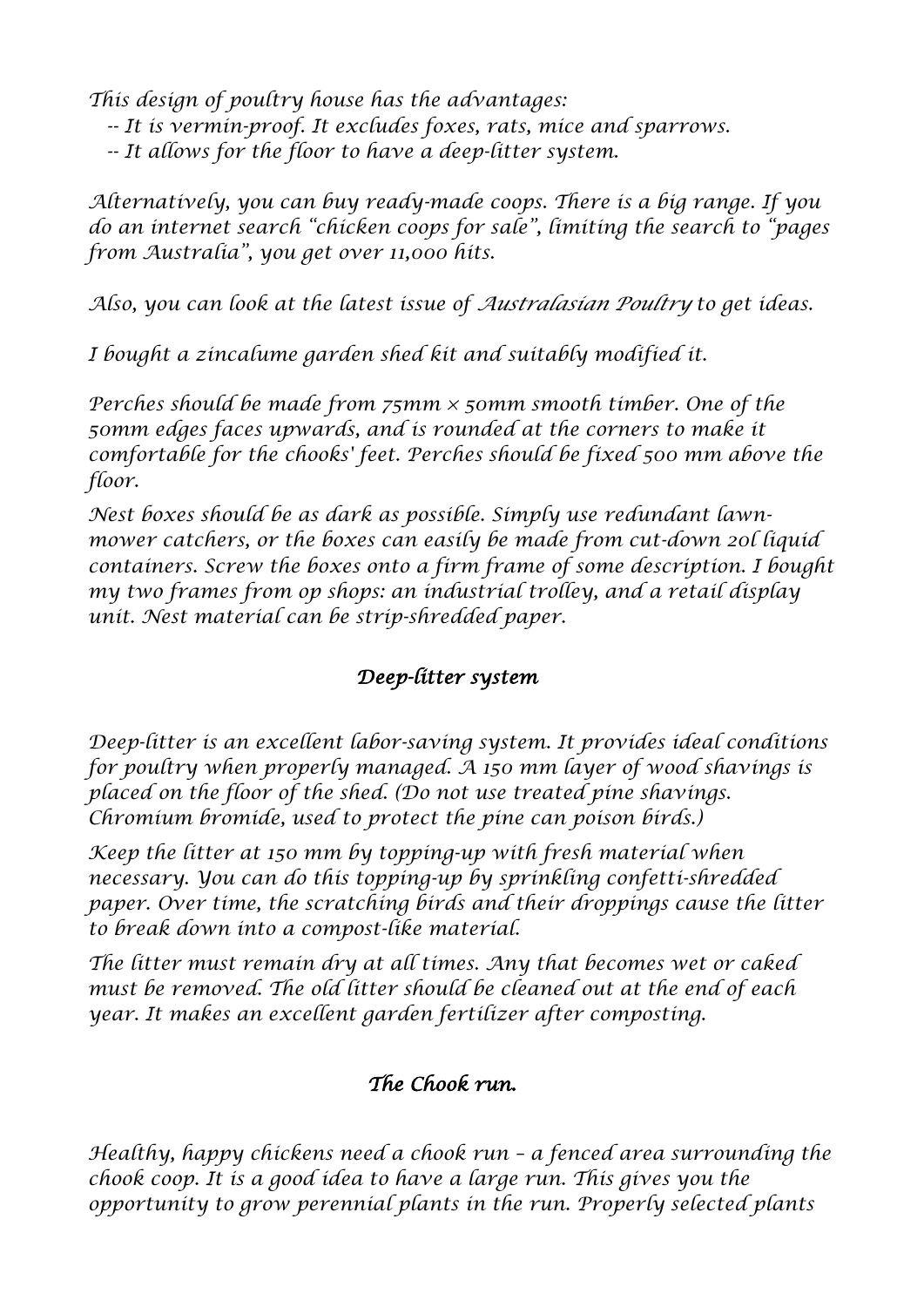*will yield fruits, seeds and foliage that can supplement the chooks' diet.*

*To prevent chooks flying out of the run, it should be fenced with* 1*.8 m high chicken mesh. If a particular bird still flies out, clip one of its wings. A lightweight chicken-meshed gate should also be included in the fence arrangement.*

*You may choose to increase the security of the chook run by enclosing the top with chicken mesh. This will*

 *-- discourage wild birds from eating the chooks' food*

 *-- stop crows stealing eggs*

 *-- prevent foxes killing your birds.*

*As an additional measure, you could think of burying the wire netting at*  least 20cm into the ground to stop foxes and stray dogs from digging under *the fence.*

# *Feeding chooks*

*The best feed for backyard chooks is commercial layer pellets. These provide a well-balanced diet. (Contrary to popular belief, they do not contain antibiotics or hormones.) The chooks should have full-time access to them. They are available from produce stores in S.E. Queensland.*

*There is a variety of feed pellet dispensers available for sale. Plastic hoppers like the one shown here are fine.*



*This one can be hung up above the floor to stop the chooks fouling it. It has little plastic bars around the feeding ring to stop the birds from scratching/billing out feed onto the floor. There is very little waste from one of these hoppers. Unfortunately, models like this one only last a few years, but have the advantage that you can see the feed level easily.*

## *Foraging and kitchen scraps*

*To reduce your expenditure on feed pellets, you can supplement the birds' diet by*

 *-- encouraging them to forage for their own feed whenever possible -- feeding them kitchen scraps/lawn clippings, etc.*

*You may be able to grow feed-supplying perennial plants in your chook*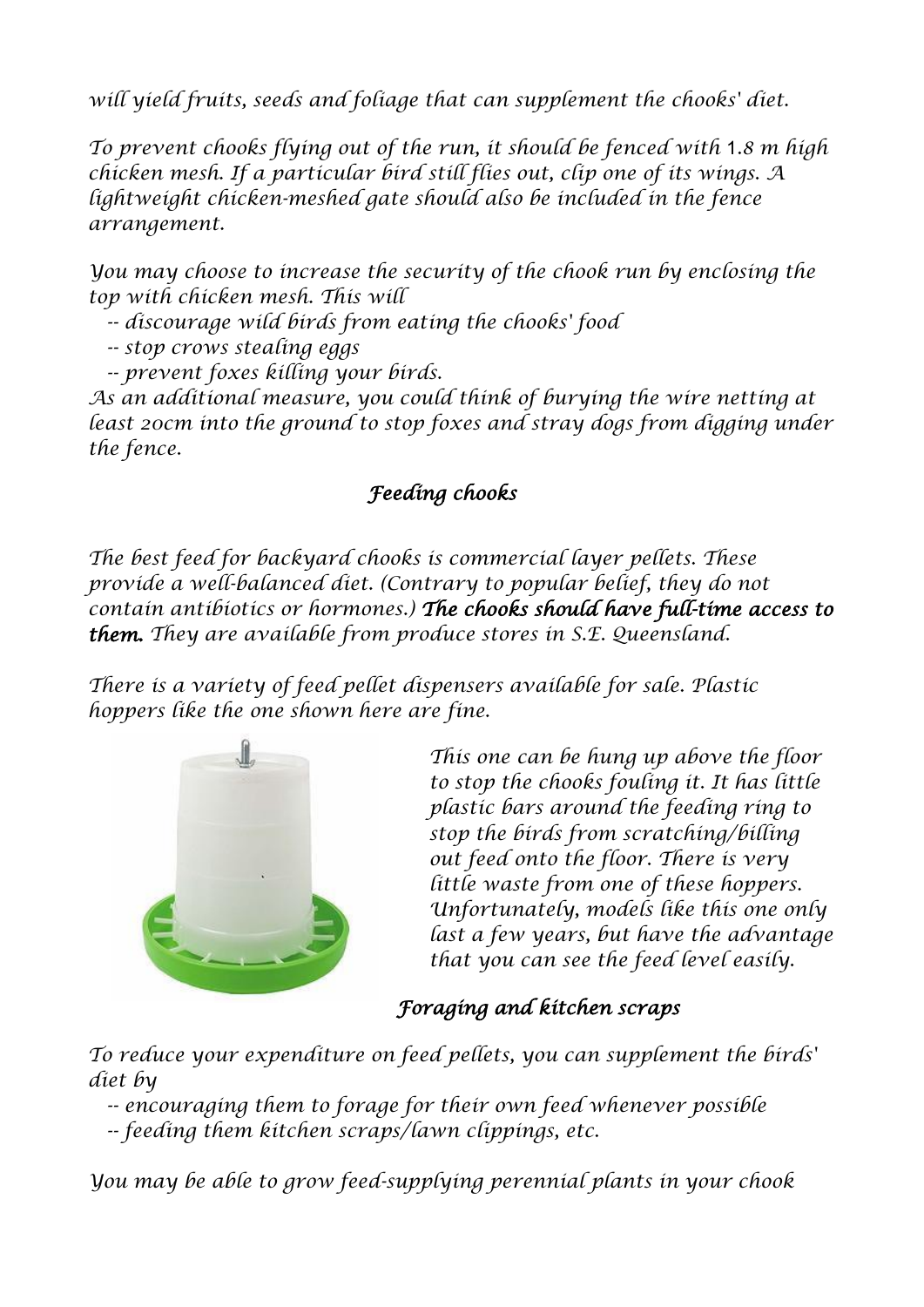*pen. This includes many wattles. Try a mulberry tree - also great shade. Note that some chook food trees are big, such as Hill's fig (Ficus hillii). Smaller perennials include Dwarf koa (Desmanthus virgatus) -- a small shrub. The species named in this paragraph are generally very productive once they are established.*



*As a guide as to what scraps you can put out for the chooks: a rule of thumb: if we can eat it, they can eat it. Fresh scraps are best. (The Chook Book goes further "Care should be taken to avoid ... mouldy or 'off' feed such as old damp stored grain or mouldy bread. These may contain toxins ...".) Feed the scraps in a flat-bottomed dish. At the end of each day, collect ay uneaten scraps and dispose of them as you would normally dispose of any unwanted scraps. (Mine go into the worm farm.)* 

*In the context of this supplementary feed (forage and scraps), it is important that at all times, the chooks have access to the layer-pellets. (Numerous studies have shown that chooks, if offered a choice of feed, have the ability to select between various ingredients in accordance with their*  individual needs. In other words, it is up to you to provide them with that *choice, by providing backup layer pellets. Do this, and you will not have too much worry about by giving them supplementary feed which might do them harm. The chooks will simply leave the harmful feed alone.)*

### *Feeding calcium for egg-shells*

*You need to ensure that you provide your chooks with the calcium (Ca) they need to lay eggs with strong shells. Layer pellets manufactured by two of the main supplying companies in S.E. Queensland have Ca at levels -- Riverina red label layer pellets, minimum Ca=3.5%. (The actual level of*